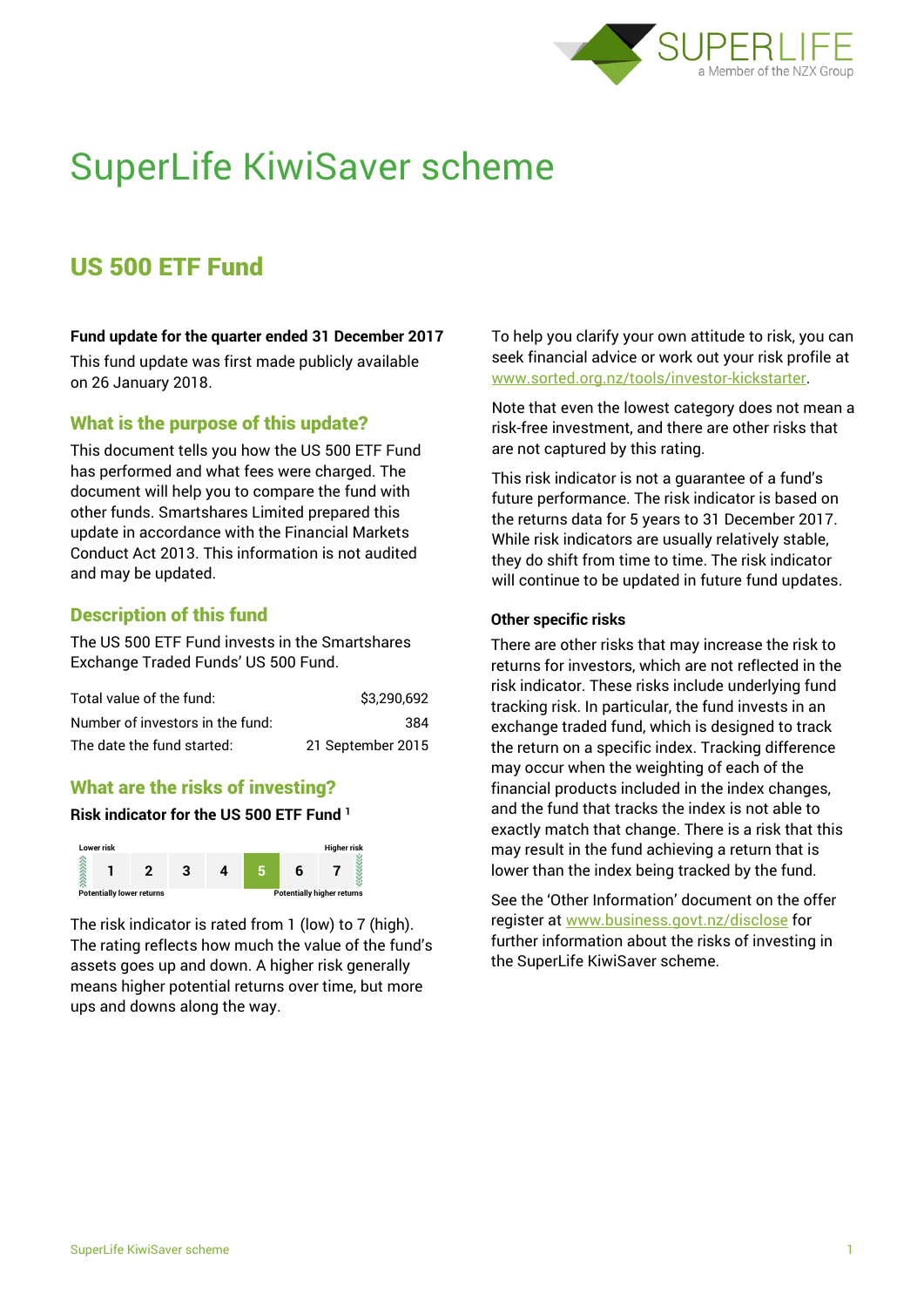# How has the fund performed?

|                                                                           | <b>Past year</b> |
|---------------------------------------------------------------------------|------------------|
| <b>Annual return</b><br>(after deductions for charges and tax)            | 15.63%           |
| Annual return<br>(after deductions for charges but before tax)            | 15.78%           |
| Market index annual return<br>(reflects no deduction for charges and tax) | 19.45%           |

The market index annual return is based on the annual return of the S&P 500 Index (converted to the New Zealand dollar). Additional information about the market index is available in the 'Other Information' document on the offer register at www.business.govt.nz/disclose.

#### **Annual return graph**



This shows the return after fund charges and tax for each year ending 31 March since the fund started. The last bar shows the average annual return since the fund started, up to 31 December 2017.

**Important:** This does not tell you how the fund will perform in the future.

Returns in this update are after tax at the highest prescribed investor rate (PIR) of tax for an individual New Zealand resident. Your tax may be lower.

# What fees are investors charged?

Investors in the US 500 ETF Fund are charged fund charges. In the year to 31 March 2017 these were:

|                                                       | % per annum of fund's<br>net asset value |  |
|-------------------------------------------------------|------------------------------------------|--|
| <b>Total fund charges</b>                             | 0.58%                                    |  |
| Which are made up of:                                 |                                          |  |
| <b>Total management and administration</b><br>charges | $0.58%^{2}$                              |  |
| Including:                                            |                                          |  |
| Manager's basic fee                                   | 0.38%                                    |  |
| Other management and<br>administration charges        | 0.20%                                    |  |
| <b>Total performance-based fees</b>                   | 0.00%                                    |  |
| <b>Other charges</b>                                  | <b>Dollar amount per investor</b>        |  |
| <b>Administration fee</b>                             | \$32 per annum                           |  |

Investors will not be charged individual action fees for specific actions or decisions. See the Product Disclosure Statement for the SuperLife KiwiSaver scheme for more information about the fees investors are charged.

Small differences in fees and charges can have a big impact on your investment over the long term.

# Example of how this applies to an investor

Jess had \$10,000 in the fund and did not make any further contributions. At the end of the year, Jess received a return after fund charges were deducted of \$1,563 (that is 15.63% of her initial \$10,000). Jess paid other charges of \$30. This gives Jess a total return after tax of \$1,533 for the year.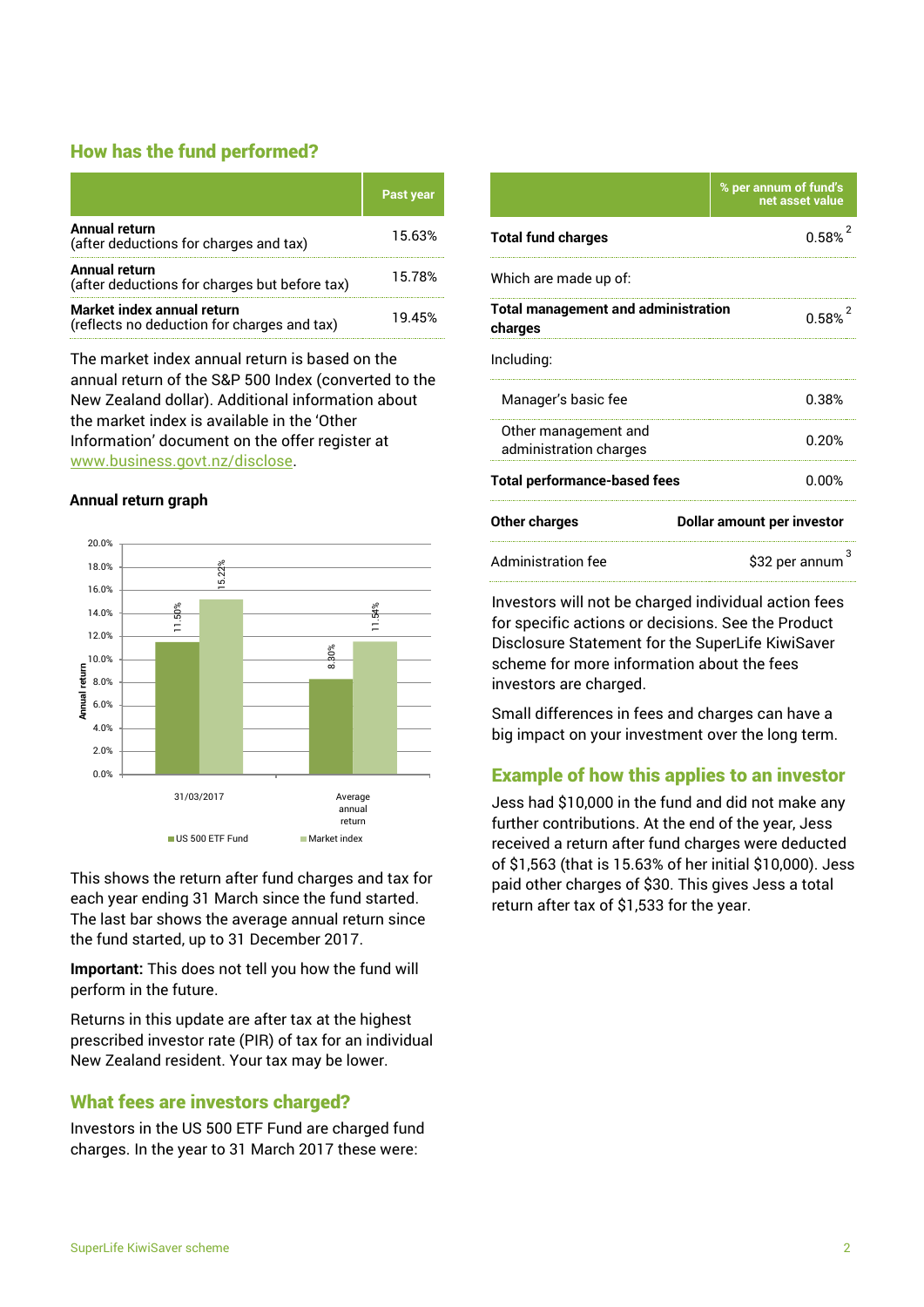

# What does the fund invest in?

### **Actual investment mix**

This shows the types of assets that the fund invests in.



# **Target investment mix**

This shows the mix of assets that the fund generally intends to invest in.

| <b>Asset Category</b>        | <b>Target asset mix</b> |
|------------------------------|-------------------------|
| Cash and cash equivalents    |                         |
| New Zealand fixed interest   |                         |
| International fixed interest |                         |
| Australasian equities        |                         |
| International equities       | 100.00%                 |
|                              |                         |
| Listed property              |                         |
| Unlisted property            |                         |
| Commodities                  |                         |

#### **Top ten investments**

| <b>Name</b>                    | % of fund's net<br>asset value | $ $ Type                           | <b>Country</b>       | <b>Credit rating</b> |
|--------------------------------|--------------------------------|------------------------------------|----------------------|----------------------|
| Vanguard S&P 500 ETF           |                                | 100.19% International equities     | <b>United States</b> |                      |
| <b>Westpac Current Account</b> |                                | 0.84% Cash and cash<br>equivalents | New Zealand          | AA-                  |
| <b>ASB Current Account</b>     | $0.00\%$                       | Cash and cash<br>equivalents       | New Zealand          | AA-                  |

The top 10 investments make up 101.03% of the fund's net asset value.<sup>4</sup>